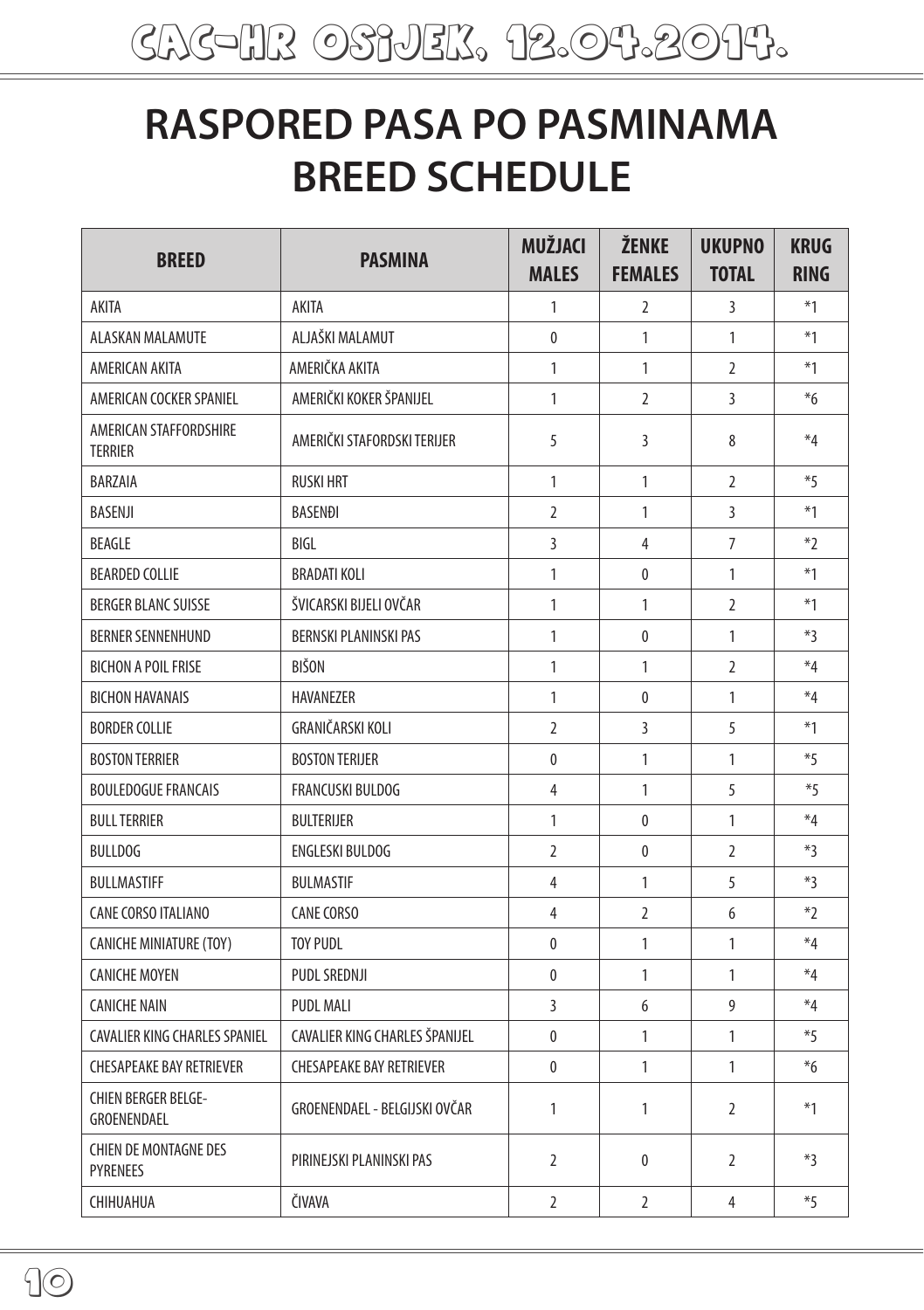## cac-hr OSIJEK, 12.04.2014.

| <b>CHINESE CRESTED DOG</b>               | KINESKI KUKMASTI PAS           | 1              | 2              | 3              | $*5$    |
|------------------------------------------|--------------------------------|----------------|----------------|----------------|---------|
| <b>CHOW CHOW</b>                         | ČAU-ČAU                        | $\overline{2}$ | 3              | 5              | $*1$    |
| <b>COTON DE TULEAR</b>                   | <b>TULEARSKI PAS</b>           | 1              | $\overline{0}$ | $\mathbf{1}$   | $*4$    |
| DACHSHUND STANDARD<br>KURZHAAR           | JAZAVČAR KRATKODLAKI           | 1              | $\mathcal{L}$  | 3              | $*5$    |
| DACHSHUND STANDARD<br>RAUHHAAR           | JAZAVČAR OŠTRODLAKI            | $\mathbf{1}$   | $\overline{2}$ | 3              | $*5$    |
| DACHSHUND ZWERG KURZHAAR                 | JAZAVČAR PATULJASTI KRATKODL.  | $\mathbf{0}$   | $\mathbf{1}$   | $\mathbf{1}$   | $*5$    |
| DACHSHUND ZWERG RAUHHAAR                 | JAZAVČAR PATULJASTI OŠTRODLAKI | $\mathbf{0}$   | $\mathbf{1}$   | $\mathbf{1}$   | $*5$    |
| <b>DALMATINSKI PAS</b>                   | <b>DALMATINSKI PAS</b>         | 1              | $\overline{2}$ | 3              | $*2$    |
| <b>DEUTSCH DRAHTHAAR</b>                 | NJEMAČKI PTIČAR OŠTRE DLAKE    | 5              | 3              | 8              | $*6$    |
| DEUTSCH KURZHAAR                         | NJEMAČKI PTIČAR KRATKE DLAKE   | $\overline{2}$ | $\overline{2}$ | $\overline{4}$ | $*_{6}$ |
| <b>DEUTSCHE DOGGE</b>                    | NJEMAČKA DOGA                  | 1              | $\overline{7}$ | 8              | $*3$    |
| <b>DEUTSCHER BOXER</b>                   | NJEMAČKI BOKSER                | 1              | $\overline{4}$ | 5              | $*3$    |
| <b>DEUTSCHER JAGDTERRIER</b>             | NJEMAČKI LOVNI TERIJER         | $\overline{4}$ | $\overline{3}$ | $\overline{7}$ | $*5$    |
| <b>DEUTSCHER SCHAEFERHUND</b>            | NJEMAČKI OVČAR                 | 1              | $\mathbf{0}$   | $\mathbf{1}$   | $*1$    |
| <b>DEUTSCHER SPITZ- ZWERGSPITZ</b>       | NJEMAČKI ŠPIC PATULJASTI       | $\mathbf{0}$   | $\mathbf{1}$   | $\mathbf{1}$   | $*1$    |
| $DO - KHYI$                              | <b>TIBETSKI MASTIF</b>         | $\overline{2}$ | 1              | 3              | *3      |
| <b>DOBERMANN</b>                         | <b>DOBERMAN</b>                | 4              | $\mathbf{0}$   | 4              | $*3$    |
| DOGO ARGENTINO                           | DOGO ARGENTINO                 | $\overline{2}$ | $\overline{2}$ | 4              | $*2$    |
| DROTZORU MAGYAR VIZSLA                   | MAĐARSKA VIŽLA - OŠTRODLAKA    | 0              | 1              | $\mathbf{1}$   | $*_{6}$ |
| <b>ENGLISH COCKER SPANIEL</b>            | ENGLESKI KOKER ŠPANIJEL        | $\overline{2}$ | 3              | 5              | $*_{6}$ |
| <b>ENGLISH POINTER</b>                   | <b>POINTER</b>                 | $\overline{2}$ | $\mathbf{1}$   | 3              | $*_{6}$ |
| <b>ENGLISH SETTER</b>                    | <b>ENGLESKI SETER</b>          | 1              | $\mathbf{0}$   | 1              | $*_{6}$ |
| EPAGNEUL BRETON                          | <b>EPANJEL BRETON</b>          | $\mathbf{1}$   | $\mathbf{1}$   | $\overline{2}$ | $*6$    |
| <b>FLAT COATED RETRIEVER</b>             | RAVNODLAKI RETRIVER            | 0              | $\mathbf{1}$   | 1              | $*_{6}$ |
| <b>FOX TERRIER-WIRE</b>                  | FOKSTERIJER OŠTRE DLAKE        | 0              | 1              | 1              | $*5$    |
| <b>GOLDEN RETRIEVER</b>                  | <b>ZLATNI RETRIVER</b>         | $\overline{3}$ | $\overline{2}$ | 5              | $*6$    |
| <b>GRAND CANICHE</b>                     | <b>PUDL VELIKI</b>             | 3              | $\overline{2}$ | 5              | $*4$    |
| <b>GROSSER MUNSTERLANDER</b><br>VORSTEH. | <b>VELIKI MINSTERLANDER</b>    | $\mathbf{1}$   | 0              | 1              | $*6$    |
| HRVATSKI OVČAR                           | HRVATSKI OVČAR                 | 5              | 5              | 10             | $*1$    |
| <b>IRISH RED SETTER</b>                  | <b>IRSKI SETER</b>             | 1              | $\mathbf{0}$   | 1              | $*6$    |
| IRISH WOLFHOUND                          | IRSKI VUČJI HRT                | $\mathbf{1}$   | 1              | $\overline{2}$ | $*5$    |
| ISTARSKI GONIČ KRATKODLAKI               | ISTARSKI KRATKODLAKI GONIČ     | $\overline{2}$ | $\overline{2}$ | 4              | $*2$    |
| ISTARSKI GONIČ OŠTRODLAKI                | ISTARSKI OŠTRODLAKI GONIČ      | 0              | $\mathbf{1}$   | 1              | $*2$    |
| JACK RUSSELL TERRIER                     | JACK RUSSEL TERRIER            | $\overline{2}$ | 0              | $\overline{2}$ | $*5$    |